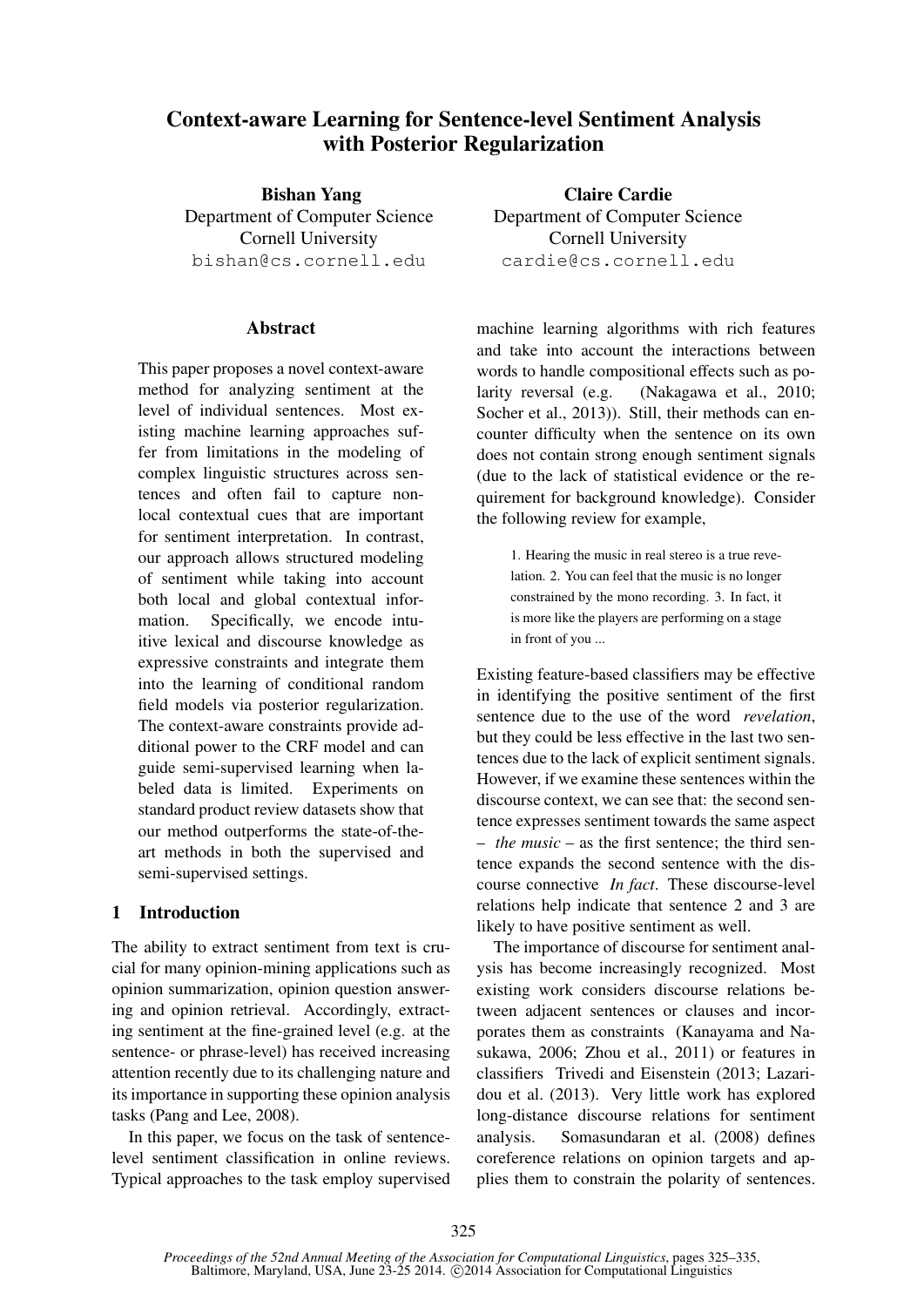However, the discourse relations were obtained from fine-grained annotations and implemented as hard constraints on polarity.

Obtaining sentiment labels at the fine-grained level is costly. Semi-supervised techniques have been proposed for sentence-level sentiment classification (Täckström and McDonald, 2011a; Qu et al., 2012). However, they rely on a large amount of document-level sentiment labels that may not be naturally available in many domains.

In this paper, we propose a sentence-level sentiment classification method that can (1) incorporate rich discourse information at both local and global levels; (2) encode discourse knowledge as soft constraints during learning; (3) make use of unlabeled data to enhance learning. Specifically, we use the Conditional Random Field (CRF) model as the learner for sentence-level sentiment classification, and incorporate rich discourse and lexical knowledge as soft constraints into the learning of CRF parameters via Posterior Regularization (PR) (Ganchev et al., 2010). As a framework for structured learning with constraints, PR has been successfully applied to many structural NLP tasks (Ganchev et al., 2009; Ganchev et al., 2010; Ganchev and Das, 2013). Our work is the first to explore PR for sentiment analysis. Unlike most previous work, we explore a rich set of structural constraints that cannot be naturally encoded in the feature-label form, and show that such constraints can improve the performance of the CRF model.

We evaluate our approach on the sentencelevel sentiment classification task using two standard product review datasets. Experimental results show that our model outperforms state-ofthe-art methods in both the supervised and semisupervised settings. We also show that discourse knowledge is highly useful for improving sentence-level sentiment classification.

# 2 Related Work

There has been a large amount of work on sentiment analysis at various levels of granularity (Pang and Lee, 2008). In this paper, we focus on the study of sentence-level sentiment classification. Existing machine learning approaches for the task can be classified based on the use of two ideas. The first idea is to exploit sentiment signals at the sentence level by learning the relevance of sentiment and words while taking into account the context in which they occur: Nakagawa et

al. (2010) uses tree-CRF to model word interactions based on dependency tree structures; Choi and Cardie (2008) applies compositional inference rules to handle polarity reversal; Socher et al. (2011) and Socher et al. (2013) compute compositional vector representations for words and phrases and use them as features in a classifier.

The second idea is to exploit sentiment signals at the inter-sentential level. Polanyi and Zaenen (2006) argue that discourse structure is important in polarity classification. Various attempts have been made to incorporate discourse relations into sentiment analysis: Pang and Lee (2004) explored the consistency of subjectivity between neighboring sentences; Mao and Lebanon (2007),McDonald et al. (2007), and Täckström and McDonald (2011a) developed structured learning models to capture sentiment dependencies between adjacent sentences; Kanayama and Nasukawa (2006) and Zhou et al. (2011) use discourse relations to constrain two text segments to have either the same polarity or opposite polarities; Trivedi and Eisenstein (2013) and Lazaridou et al. (2013) encode the discourse connectors as model features in supervised classifiers. Very little work has explored long-distance discourse relations. Somasundaran et al. (2008) define opinion target relations and apply them to constrain the polarity of text segments annotated with target relations. Recently, Zhang et al. (2013) explored the use of explanatory discourse relations as soft constraints in a Markov Logic Network framework for extracting subjective text segments.

Leveraging both ideas, our approach exploits sentiment signals from both intra-sentential and inter-sentential context. It has the advantages of utilizing rich discourse knowledge at different levels of context and encoding it as soft constraints during learning.

Our approach is also semi-supervised. Compared to the existing work on semi-supervised learning for sentence-level sentiment classification (Täckström and McDonald, 2011a; Täckström and McDonald, 2011b; Qu et al., 2012), our work does not rely on a large amount of coarse-grained (document-level) labeled data, instead, distant supervision mainly comes from linguisticallymotivated constraints.

Our work also relates to the study of posterior regularization (PR) (Ganchev et al., 2010). PR has been successfully applied to many structured NLP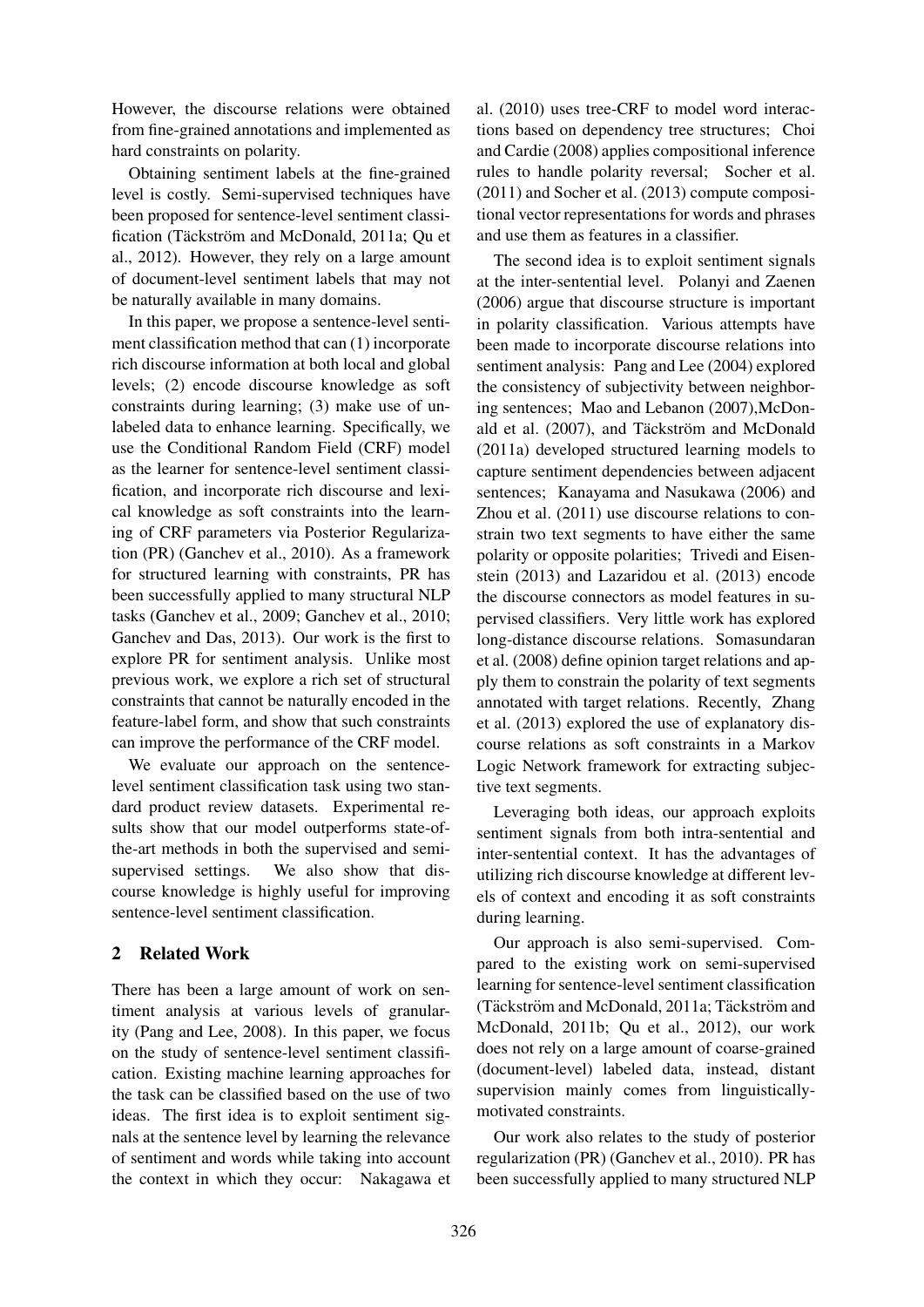tasks such as dependency parsing, information extraction and cross-lingual learning tasks (Ganchev et al., 2009; Bellare et al., 2009; Ganchev et al., 2010; Ganchev and Das, 2013). Most previous work using PR mainly experiments with featurelabel constraints. In contrast, we explore a rich set of linguistically-motivated constraints which cannot be naturally formulated in the feature-label form. We also show that constraints derived from the discourse context can be highly useful for disambiguating sentence-level sentiment.

### 3 Approach

In this section, we present the details of our proposed approach. We formulate the sentence-level sentiment classification task as a sequence labeling problem. The inputs to the model are sentencesegmented documents annotated with sentencelevel sentiment labels (positive, negative or neutral) along with a set of unlabeled documents. During prediction, the model outputs sentiment labels for a sequence of sentences in the test document. We utilize conditional random fields and use Posterior Regularization (PR) to learn their parameters with a rich set of context-aware constraints.

In what follows, we first briefly describe the framework of Posterior Regularization. Then we introduce the context-aware constraints derived based on intuitive discourse and lexical knowledge. Finally we describe how to perform learning and inference with these constraints.

#### 3.1 Posterior Regularization

PR is a framework for structured learning with constraints (Ganchev et al., 2010). In this work, we apply PR in the context of CRFs for sentencelevel sentiment classification.

Denote x as a sequence of sentences within a document and y as a vector of sentiment labels associated with x. The CRF model the following conditional probabilities:

$$
p_{\theta}(\mathbf{y}|\mathbf{x}) = \frac{\exp(\theta \cdot f(\mathbf{x}, \mathbf{y}))}{Z_{\theta}(\mathbf{x})}
$$

where  $f(\mathbf{x}, \mathbf{y})$  are the model features,  $\theta$  are the model parameters, and  $Z_{\theta}(\mathbf{x}) = \sum_{\mathbf{y}} \exp(\theta \cdot \theta)$  $f(\mathbf{x}, \mathbf{y})$  is a normalization constant. The objective function for a standard CRF is to maximize the log-likelihood over a collection of labeled documents plus a regularization term:

$$
\max_{\theta} \mathcal{L}(\theta) = \max_{\theta} \sum_{(\mathbf{x}, \mathbf{y})} \log p_{\theta}(\mathbf{y}|\mathbf{x}) - \frac{||\theta||_2^2}{2\delta^2}
$$

PR makes the assumption that the labeled data we have is not enough for learning good model parameters, but we have a set of constraints on the posterior distribution of the labels. We can define the set of desirable posterior distrbutions as

$$
Q = \{q(\mathbf{Y}) : E_q[\phi(\mathbf{X}, \mathbf{Y})] = \mathbf{b}\}
$$
 (1)

where  $\phi$  is a constraint function, b is a vector of desired values of the expectations of the constraint functions under the distribution  $q<sup>1</sup>$ . Note that the distribution  $q$  is defined over a collection of unlabeled documents where the constraint functions apply, and we assume independence between documents.

The PR objective can be written as the original model objective penalized with a regularization term, which minimizes the KL-divergence between the desired model posteriors and the learned model posteriors with an L2 penalty  $2$  for the constraint violations.

$$
\max_{\theta} \mathcal{L}(\theta) - \min_{q \in \mathcal{Q}} \{ KL(q(\mathbf{Y}) || p_{\theta}(\mathbf{Y} | \mathbf{X})) + \beta || E_q[\phi(\mathbf{X}, \mathbf{Y})] - \mathbf{b} ||_2^2 \}
$$
\n(2)

The objective can be optimized by an EM-like scheme that iteratively solves the minimization problem and the maximization problem. Solving the minimization problem is equivalent to solving its dual since the objective is convex. The dual problem is

$$
\arg\max_{\lambda} \lambda \cdot \mathbf{b} - \log Z_{\lambda}(X) - \frac{1}{4\beta} ||\lambda||_2^2 \qquad (3)
$$

We optimize the objective function 2 using stochastic projected gradient, and compute the learning rate using AdaGrad (Duchi et al., 2010).

#### 3.2 Context-aware Posterior Constraints

We develop a rich set of context-aware posterior constraints for sentence-level sentiment analysis by exploiting lexical and discourse knowledge. Specifically, we construct the lexical constraints by extracting sentiment-bearing patterns

<sup>&</sup>lt;sup>1</sup>In general, inequality constraints can also be used. We focus on the equality constraints since we found them to express the sentiment-relevant constraints well.

 $2^2$ Other convex functions can be used for the penalty. We use L2 norm because it works well in practice.  $\beta$  is a regularization constant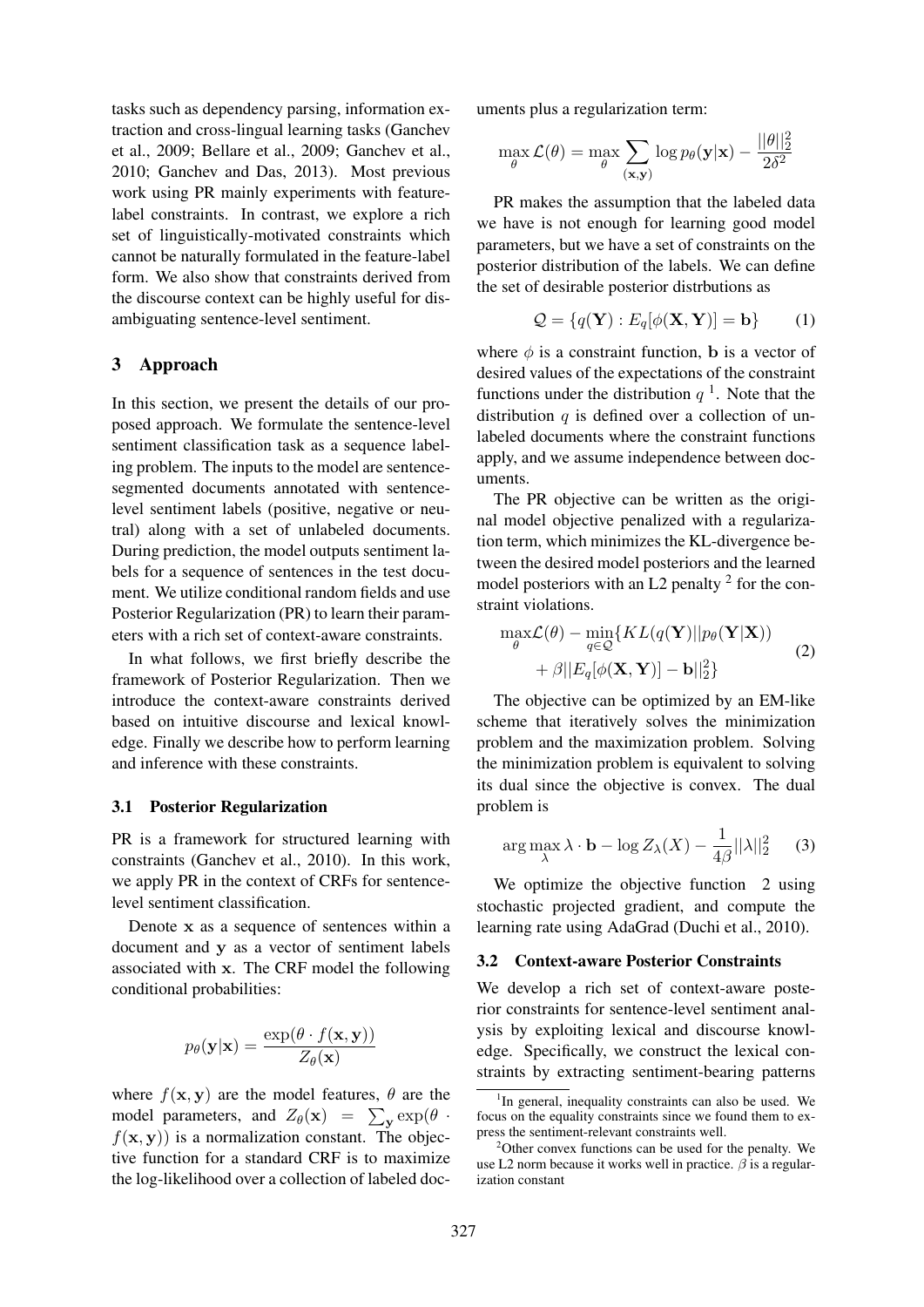within sentences and construct the discourse-level constraints by extracting discourse relations that indicate sentiment coherence or sentiment changes both within and across sentences. Each constraint can be formulated as equality between the expectation of a constraint function value and a desired value set by prior knowledge. The equality is not strictly enforced (due to the regularization in the PR objective 2). Therefore all the constraints are applied as soft constraints. Table 1 provides intuitive description and examples for all the constraints used in our model.

Lexical Patterns The existence of a polaritycarrying word alone may not correctly indicate the polarity of the sentence, as the polarity can be reversed by other polarity-reversing words. We extract lexical patterns that consist of polar words and negators  $3$ , and apply the heuristics based on compositional semantics (Choi and Cardie, 2008) to assign a sentiment value to each pattern.

We encode the extracted lexical patterns along with their sentiment values as feature-label constraints. The constraint function can be written as

$$
\phi_w(x, y) = \sum_i f_w(x_i, y_i)
$$

where  $f_w(x_i, y_i)$  is a feature function which has value 1 when sentence  $x_i$  contains the lexical pattern  $w$  and its sentiment label  $y_i$  equals to the expected sentiment value and has value 0 otherwise. The constraint expectation value is set to be the prior probability of associating  $w$  with its sentiment value. Note that sentences with neutral sentiment can also contain such lexical patterns. Therefore we allow the lexical patterns to be assigned a neutral sentiment with a prior probability  $r_0$  (we compute this value as the empirical probability of neutral sentiment in the training documents). Using the polarity indicated by lexical patterns to constrain the sentiment of sentences is quite aggressive. Therefore we only consider lexical patterns that are strongly discriminative (many opinion words in the lexicon only indicate sentiment with weak strength). The selected lexical patterns include a handful of seed patterns (such as "pros" and "cons") and the lexical patterns that have high precision (larger then 0.9) of predicting sentiment in the training data.

Discourse Connectives. Lexical patterns can be limited in capturing contextual information since they only look at interactions between words within an expression. To capture context at the clause or sentence level, we consider discourse connectives, which are cue phrases or words that indicate discourse relations between adjacent sentences or clauses. To identify discourse connectives, we apply a discourse tagger trained on the Penn Discourse Treebank (Prasad et al., 2008) <sup>4</sup> to our data. Discourse connectives are tagged with four senses: *Expansion, Contingency, Comparison, Temporal*.

Discourse connectives can operate at both intrasentential and inter-sentential level. For example, the word "although" is often used to connect two polar clauses within a sentence, while the word "however" is often used to at the beginning of the sentence to connect two polar sentences. It is important to distinguish these two types of discourse connectives. We consider a discourse connective to be intra-sentential if it has the *Comparison* sense and connects two polar clauses with opposite polarities (determined by the lexical patterns). We construct a feature-label constraint for each intra-sentential discourse connective and set its expected sentiment value to be neutral.

Unlike the intra-sentential discourse connectives, the inter-sentential discourse connectives can indicate sentiment transitions between sentences. Intuitively, discourse connectives with the senses of *Expansion* (e.g. also, for example, furthermore) and *Contingency* (e.g. as a result, hence, because) are likely to indicate sentiment coherence; discourse connectives with the sense of *Comparison* (e.g. but, however, nevertheless) are likely to indicate sentiment changes. This intuition is reasonable but it assumes the two sentences connected by the discourse connective are both polar sentences. In general, discourse connectives can also be used to connect non-polar (neutral) sentences. Thus it is hard to directly constrain the posterior expectation for each type of sentiment transitions using inter-sentential discourse connectives.

Instead, we impose constraints on the model posteriors by reducing constraint violations. We

<sup>&</sup>lt;sup>3</sup>The polar words are identified using the MPOA lexicon and the negators are identified using a handful of seed words extended by the General Inquirer dictionary and WordNet as described in (Choi and Cardie, 2008).

<sup>4</sup>http://www.cis.upenn.edu/˜epitler/ discourse.html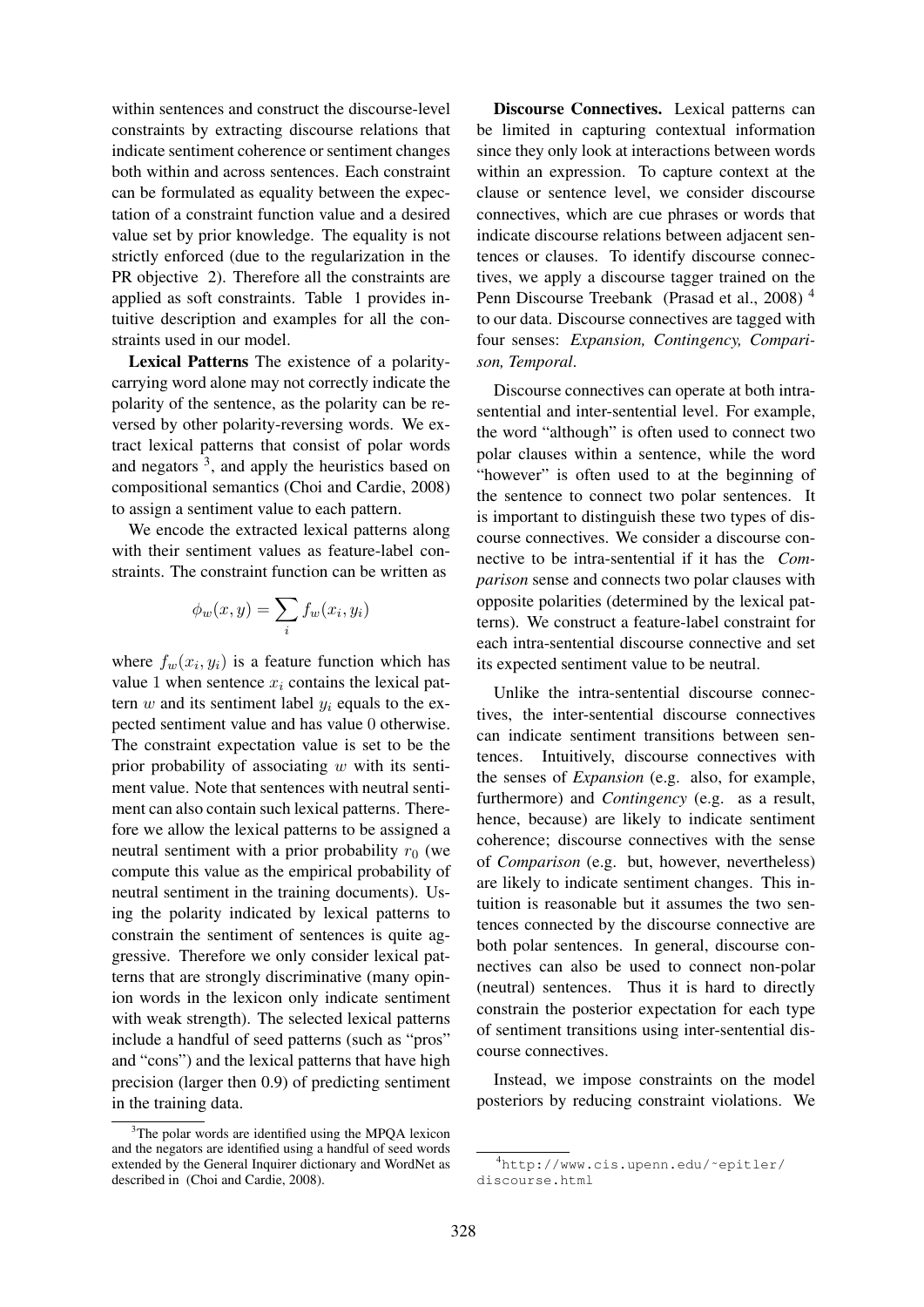| <b>Types</b>          | Description and Examples                                                                             | Inter-sentential |
|-----------------------|------------------------------------------------------------------------------------------------------|------------------|
|                       | The sentence containing a polar lexical pattern $w$ tends to have the polarity                       |                  |
| Lexical patterns      | indicated by w. Example lexical patterns are annoying, hate, amazing, not dis-                       |                  |
|                       | appointed, no concerns, favorite, recommend.                                                         |                  |
| Discourse Connectives | The sentence containing a discourse connective $c$ which connects its two clauses                    |                  |
| (clause)              | that have opposite polarities indicated by the lexical patterns tends to have neu-                   |                  |
|                       | tral sentiment. Example connectives are <i>while</i> , <i>although</i> , <i>though</i> , <i>but.</i> |                  |
|                       | Two adjacent sentences which are connected by a discourse connective c tends                         |                  |
| Discourse Connectives | to have the same polarity if $c$ indicates a <i>Expansion</i> or <i>Contingency</i> relation,        |                  |
| (sentence)            | e.g. also, for example, in fact, because ; opposite polarities if $c$ indicates a                    |                  |
|                       | Comparison relation, e.g. otherwise, nevertheless, however.                                          |                  |
| Coreference           | The sentences which contain coreferential entities appeared as targets of opinion                    |                  |
|                       | expressions tend to have the same polarity.                                                          |                  |
| Listing patterns      | A series of sentences connected via a listing tend to have the same polarity.                        |                  |
| Global labels         | The sentence-level polarity tends to be consistent with the document-level po-                       |                  |
|                       | larity.                                                                                              |                  |

Table 1: Summarization of Posterior Constraints for Sentence-level Sentiment Classification

define the following constraint function:

$$
\phi_{c,s}(x,y) = \sum_{i} f_{c,s}(x_i, y_i, y_{i-1})
$$

where c denotes a discourse connective, s indicates its sense, and  $f_{c,s}$  is a penalty function that takes value 1.0 when  $y_i$  and  $y_{i-1}$  form a contradictory sentiment transition, that is,  $y_i \neq_{polar} y_{i-1}$  if  $s \in \{Expansion, Contingency\}$ , or  $y_i =_{polar} y_{i-1}$ if  $s = Comparison$ . The desired value for the constraint expectation is set to 0 so that the model is encouraged to have less constraint violations.

Opinion Coreference Sentences in a discourse can be linked by many types of coherence relations (Jurafsky et al., 2000). Coreference is one of the commonly used relations in written text. In this work, we explore coreference in the context of sentence-level sentiment analysis. We consider a set of polar sentences to be linked by the *opinion coreference* relation if they contain coreferring opinion-related entities. For example, the following sentences express opinions towards "the speaker phone", "The speaker phone" and "it" respectively. As these opinion targets are coreferential (referring to the same entity "the speaker phone"), they are linked by the *opinion coreference* relation <sup>5</sup> .

My favorite features are the speaker phone and the radio. The speaker phone is very functional. I use it in the car, very audible even with freeway noise.

Our coreference relations indicated by opinion targets overlap with the *same target* relation introduced in (Somasundaran et al., 2009). The differences are: (1) we encode the coreference relations as soft constraints during learning instead of applying them as hard constraints during inference time; (2) our constraints can apply to both polar and non-polar sentences; (3) our identification of coreference relations is automatic without any fine-grained annotations for opinion targets.

To extract coreferential opinion targets, we apply Stanford's coreference system (Lee et al., 2013) to extract coreferential mentions in the document, and then apply a set of syntactic rules to identify opinion targets from the extracted mentions. The syntactic rules correspond to the shortest dependency paths between an opinion word and an extracted mention. We consider the 10 most frequent dependency paths in the training data. Example dependency paths include *nsubj*(opinion, mention), *nobj*(opinion, mention), and *amod*(mention, opinion).

For sentences connected by the opinion coreference relation, we expect their sentiment to be consistent. To encode this intuition, we define the following constraint function:

$$
\phi_{coref}(x,y) = \sum_{i,ant(i)=j, j \ge 0} f_{coref}(x_i, x_j, y_i, y_j)
$$

where  $ant(i)$  denotes the index of the sentence which contains an antecedent target of the target mentioned in sentence  $i$  (the antecedent relations over pairs of opinion targets can be constructed using the coreference resolver), and  $f_{coref}$  is a penalty function which takes value 1.0 when the expected sentiment coherency is violated, that is,  $y_i \neq_{polar} y_j$ . Similar to the inter-sentential dis-

<sup>&</sup>lt;sup>5</sup>In general, the opinion-related entities include both the opinion targets and the opinion holders. In this work, we only consider the targets since we experiment with singleauthor product reviews. The opinion holders can be included in a similar way as the opinion targets.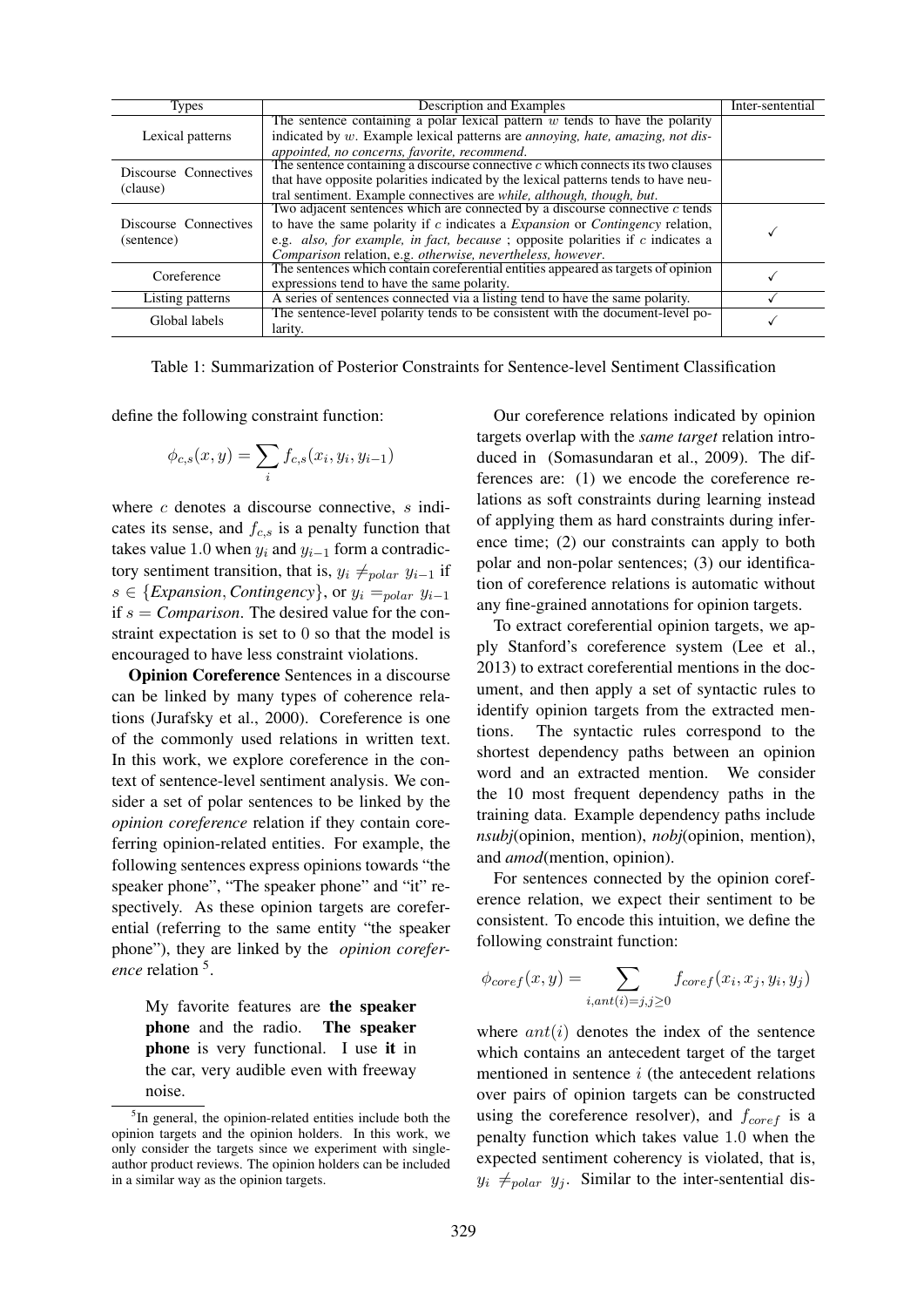course connectives, modeling opinion coreference via constraint violations allows the model to handle neutral sentiment. The expected value of the constraint functions is set to 0.

Listing Patterns Another type of coherence relations we observe in online reviews is listing, where a reviewer expresses his/her opinions by listing a series of statements followed by a sequence of numbers. For example, "1. It's smaller than the ipod mini .... 2. It has a removable battery ....". We expect sentences connected by a listing to have consistent sentiment. We implement this constraint in the same form as the coreference constraint (the antecedent assignments are constructed from the numberings).

Global Sentiment Previous studies have demonstrated the value of document-level sentiment in guiding the semi-supervised learning of sentence-level sentiment (Täckström and McDonald, 2011b; Qu et al., 2012). In this work, we also take into account this information and encode it as posterior constraints. Note that these constraints are not necessary for our model and can be applied when the document-level sentiment labels are naturally available.

Based on an analysis of the Amazon review data, we observe that sentence-level sentiment usually doesn't conflict with the document-level sentiment in terms of polarity. For example, the proportion of negative sentences in the positive documents is very small compared to the proportion of positive sentences. To encode this intuition, we define the following constraint function:

$$
\phi_g(x, y) = \sum_{i}^{n} \delta(y_i \neq_{polar} g)/n
$$

where  $q \in \{positive, negative\}$  denotes the sentiment value of a polar document,  $n$  is the total number of sentences in x, and  $\delta$  is an indicator function. We hope the expectation of the constraint function takes a small value. In our experiments, we set the expected value to be the empirical estimate of the probability of "conflicting" sentiment in polar documents using the training data.

#### 3.3 Training and Inference

During training, we need to compute the constraint expectations and the feature expectations under the auxiliary distribution  $q$  at each gradient step.

We can derive q by solving the dual problem in 3:

$$
q(\mathbf{y}|\mathbf{x}) = \frac{exp(\theta \cdot f(\mathbf{x}, \mathbf{y}) + \lambda \cdot \phi(\mathbf{x}, \mathbf{y}))}{Z_{\lambda, \theta}(X)} \quad (4)
$$

where  $Z_{\lambda,\theta}(X)$  is a normalization constant. Most of our constraints can be factorized in the same way as factorizing the model features in the firstorder CRF model, and we can compute the expectations under  $q$  very efficiently using the forwardbackward algorithm. However, some of our discourse constraints (opinion coreference and listing) can break the tractable structure of the model. For constraints with higher-order structures, we use Gibbs Sampling (Geman and Geman, 1984) to approximate the expectations. Given a sequence  $x$ , we sample a label  $y_i$  at each position i by computing the unnormalized conditional probabilities  $p(\mathbf{y}_i = l | \mathbf{y}_{-i}) \propto exp(\theta \cdot f(\mathbf{x}, \mathbf{y}_i = l, \mathbf{y}_{-i}) + \lambda \cdot$  $\phi(\mathbf{x}, \mathbf{y}_i = l, \mathbf{y}_{-i})$  and renormalizing them. Since the possible label assignments only differ at position  $i$ , we can make the computation efficient by maintaining the structure of the coreference clusters and precomputing the constraint function for different types of violations.

During inference, we find the best label assignment by computing  $\arg \max_{\mathbf{v}} q(\mathbf{y}|\mathbf{x})$ . For documents where the higher-order constraints apply, we use the same Gibbs sampler as described above to infer the most likely label assignment, otherwise, we use the Viterbi algorithm.

#### 4 Experiments

We experimented with two product review datasets for sentence-level sentiment classification: the Customer Review (CR) data (Hu and Liu,  $2004$ <sup>6</sup> which contains 638 reviews of 14 products such as cameras and cell phones, and the Multi-domain Amazon (MD) data from the test set of Täckström and McDonald (2011a) which contains 294 reivews from 5 different domains. As in Qu et al. (2012), we chose the books, electronics and music domains for evaluation. Each domain also comes with 33,000 extra reviews with only document-level sentiment labels.

We evaluated our method in two settings: supervised and semi-supervised. In the supervised setting, we treated the test data as unlabeled data and performed transductive learning. In the semisupervised setting, our unlabeled data consists of

<sup>6</sup>Available at http://www.cs.uic.edu/˜liub/ FBS/sentiment-analysis.html.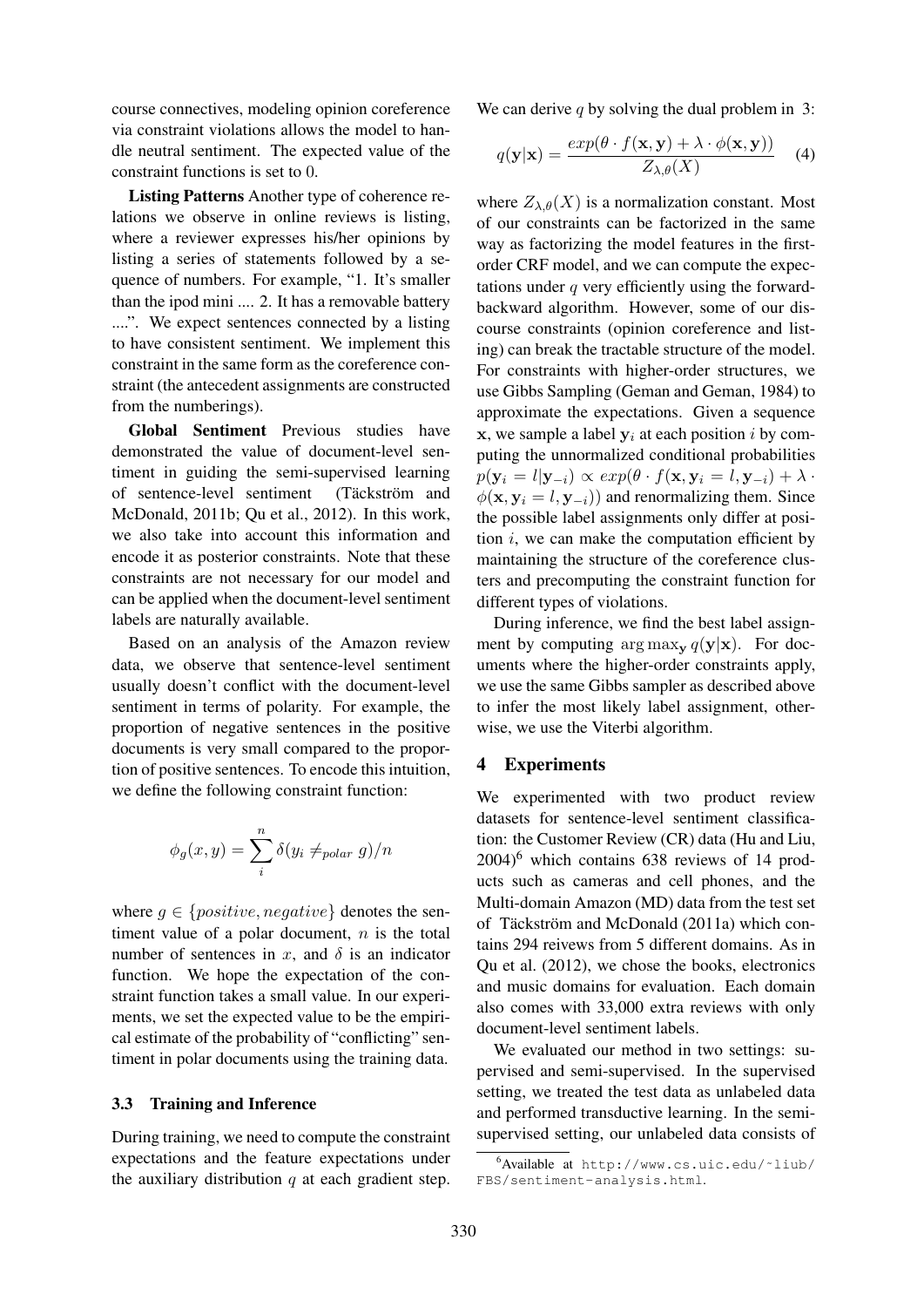both the available unlabeled data and the test data. For each domain in the MD dataset, we made use of no more than 100 unlabeled documents in which our posterior constraints apply. We adopted the evaluation schemes used in previous work: 10 fold cross validation for the CR dataset and 3-fold cross validation for the MD dataset. We also report both two-way classification (positive vs. negative) and three-way classification results (positive, negative or neutral). We use accuracy as the performance measure. In our tables, boldface numbers are statistically significant by paired t-test for  $p < 0.05$  against the best baseline developed in this paper<sup>7</sup>.

We trained our model using a CRF incorporated with the proposed posterior constraints. For the CRF features, we include the tokens, the partof-speech tags, the prior polarities of lexical patterns indicated by the opinion lexicon and the negator lexicon, the number of positive and negative tokens and the output of the vote-flip algorithm (Choi and Cardie, 2009). In addition, we include the discourse connectives as local or transition features and the document-level sentiment labels as features (only available in the MD dataset).

We set the CRF regularization parameter  $\sigma = 1$ and set the posterior regularization parameter  $\beta$ and  $\gamma$  (a trade-off parameter we introduce to balance the supervised objective and the posterior regularizer in 2) by using grid search <sup>8</sup>. For approximation inference with higher-order constraints, we perform 2000 Gibbs sampling iterations where the first 1000 iterations are burn-in iterations. To make the results more stable, we construct three Markov chains that run in parallel, and select the sample with the largest objective value.

All posterior constraints were developed using the training data on each training fold. For the MD dataset, we also used the dvd domain as additional labeled data for developing the constraints.

Baselines. We compared our method to a number of baselines: (1) CRF: CRF with the same set of model features as in our method. (2) CRF-INF: CRF augmented with inference constraints. We can incorporate the proposed constraints (constraints derived from lexical patterns and discourse connectives) as hard constraints into CRF during

| <b>Methods</b>                      | <b>CR</b> | <b>MD</b> |
|-------------------------------------|-----------|-----------|
| <b>CRF</b>                          | 81.1      | 67.0      |
| $CRF\text{-}\inf_{ler}$             | 80.9      | 66.4      |
| $CRF\text{-}\inf_{disc}$            | 81.1      | 67.2      |
| $PR_{lex}$                          | 81.8      | 69.7      |
| <b>PR</b>                           | 82.7      | 70.6      |
| Previous work                       |           |           |
| TreeCRF (Nakagawa et al., 2010)     | 81.4      |           |
| Dropout LR (Wang and Manning, 2013) | 82.1      |           |

Table 2: Accuracy results (%) for supervised sentiment classification (two-way)

|                          | Books | <b>Electronics</b> | Music | Avg  |  |  |
|--------------------------|-------|--------------------|-------|------|--|--|
| VoteFlip                 | 44.6  | 45.0               | 47.8  | 45.8 |  |  |
| DocOracle                | 53.6  | 50.5               | 63.0  | 55.7 |  |  |
| <b>CRF</b>               | 57.4  | 57.5               | 61.8  | 58.9 |  |  |
| $CRF\text{-}\inf_{ler}$  | 56.7  | 56.4               | 60.4  | 57.8 |  |  |
| $CRF\text{-}\inf_{disc}$ | 57.2  | 57.6               | 62.1  | 59.0 |  |  |
| $PR_{lex}$               | 60.3  | 59.9               | 63.2  | 61.1 |  |  |
| PR.                      | 61.6  | 61.0               | 64.4  | 62.3 |  |  |
| Previous work            |       |                    |       |      |  |  |
| <b>HCRF</b>              | 55.9  | 61.0               | 58.7  | 58.5 |  |  |
| <b>MEM</b>               | 59.7  | 59.6               | 63.8  | 61.0 |  |  |

Table 3: Accuracy results (%) for semi-supervised sentiment classification (three-way) on the MD dataset

inference by manually setting  $\lambda$  in equation 4 to a large value,<sup>9</sup>. When  $\lambda$  is large enough, it is equivalent to adding hard constraints to the viterbi inference. To better understand the different effects of lexical and discourse constraints, we report results for applying only the lexical constraints (CRF- $INF<sub>lex</sub>$ ) as well as results for applying only the discourse constraints (CRF-INF $_{disc}$ ). (3) PR<sub>lex</sub>: a variant of our PR model which only applies the lexical constraints. For the three-way classification task on the MD dataset, we also implemented the following baselines: (4) VOTEFLIP: a rulebased algorithm that leverages the positive, negative and neutral cues along with the effect of negation to determine the sentence sentiment (Choi and Cardie, 2009). (5) DOCORACLE: assigns each sentence the label of its corresponding document.

#### 4.1 Results

We first report results on a binary (positive or negative) sentence-level sentiment classification task. For this task, we used the supervised setting and performed transductive learning for our model. Table 2 shows the accuracy results. We can see

<sup>&</sup>lt;sup>7</sup>Significance test was not conducted over the previous methods as we do not have their results for each fold.

<sup>&</sup>lt;sup>8</sup>We conducted 10-fold cross-validation on each training fold with the parameter space:  $\beta$  :  $[0.01, 0.05, 0.1, 0.5, 1.0]$ and  $\gamma$  : [0.1, 0.5, 1.0, 5.0, 10.0].

<sup>&</sup>lt;sup>9</sup>We set  $\lambda$  to 1000 for the lexical constraints and -1000 to the discourse connective constraints in the experiments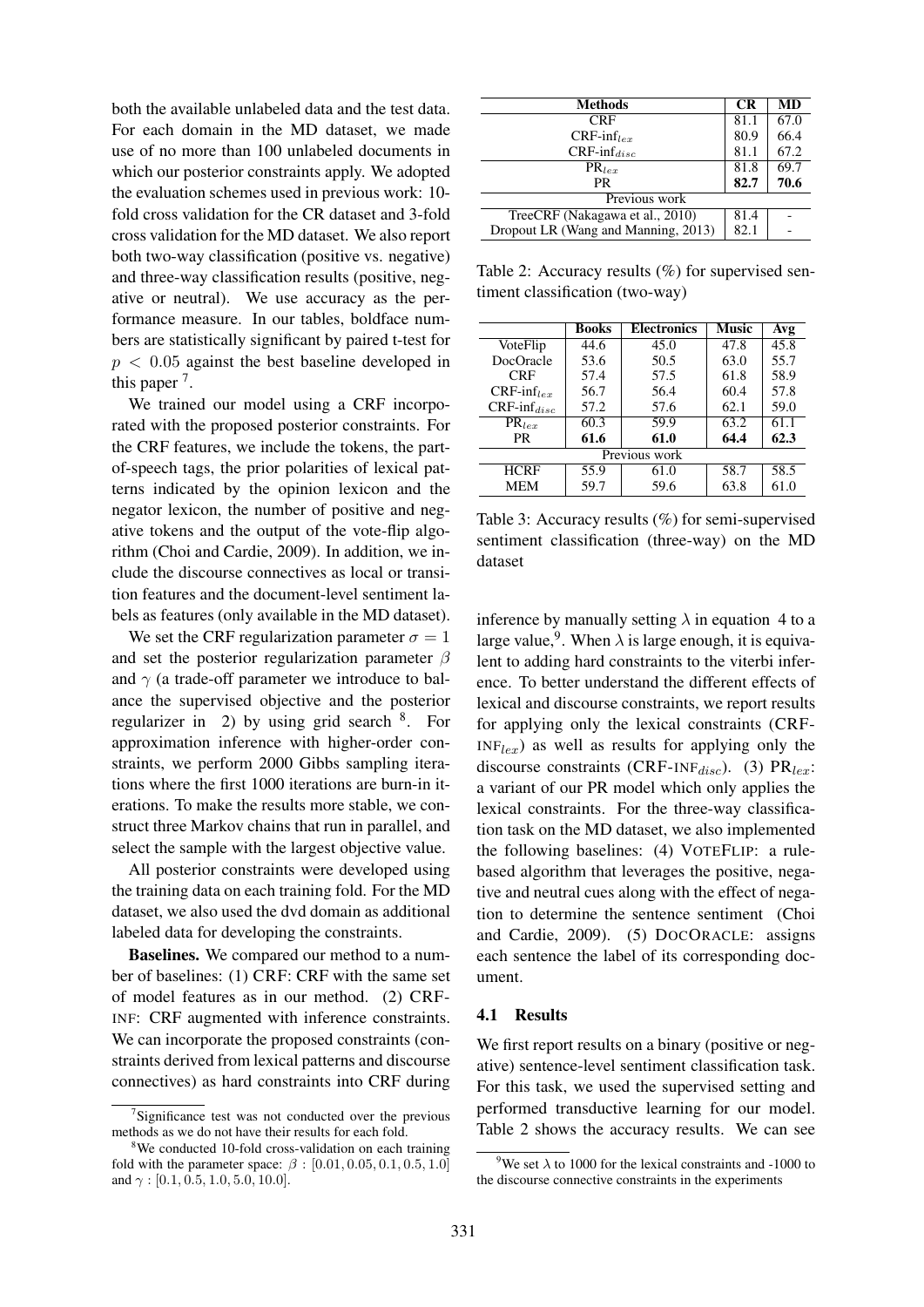|                          | <b>Books</b> | <b>Electronics</b> | Music       |
|--------------------------|--------------|--------------------|-------------|
|                          | pos/neg/neu  | pos/neg/neu        | pos/neg/neu |
| VoteFlip                 | 43/42/47     | 45/46/44           | 50/46/46    |
| DocOracle                | 54/60/49     | 57/54/42           | 72/65/52    |
| <b>CRF</b>               | 47/51/64     | 60/61/52           | 67/60/58    |
| $CRF\text{-}\inf_{ler}$  | 46/52/63     | 59/61/50           | 65/59/57    |
| $CRF\text{-}\inf_{disc}$ | 47/51/64     | 60/61/52           | 67/61/59    |
| $PR_{ler}$               | 50/56/66     | 64/63/53           | 67/64/59    |
| <b>PR</b>                | 52/56/68     | 64/66/53           | 69/65/60    |

Table 4: F1 scores for each sentiment category (positive, negative and neutral) for semisupervised sentiment classification on the MD dataset

that PR significantly outperforms all other baselines in both the CR dataset and the MD dataset (average accuracy across domains is reported). The poor performance of  $CRF-INF<sub>lex</sub>$  indicates that directly applying lexical constraints as hard constraints during inference could only hurt the performance.  $CRF\text{-}INF_{disc}$  slightly outperforms CRF but the improvement is not significant. In contrast, both  $PR_{lex}$  and PR significantly outperform CRF, which implies that incorporating lexical and discourse constraints as posterior constraints is much more effective. The superior performance of PR over  $PR_{lex}$  further suggests that the proper use of discourse information can significantly improve accuracy for sentence-level sentiment classification.

We also analyzed the model's performance on a three-way sentiment classification task. By introducing the "neutral" category, the sentiment classification problem becomes harder. Table 4 shows the results in terms of accuracy for each domain in the MD dataset. We can see that both PR and  $PR<sub>lex</sub>$  significantly outperform all other baselines in all domains. The rule-based baseline VOTE-FLIP gave the weakest performance because it has no prediction power on sentences with no opinion words. DOCORACLE performs much better than VOTEFLIP and performs especially well on the *Music* domain. This indicates that the documentlevel sentiment is a very strong indicator of the sentence-level sentiment label. For the CRF baseline and its invariants, we observe a similar performance trend as in the two-way classification task: there is nearly no performance improvement from applying the lexical and discourseconnective-based constraints during CRF inference. In contrast, both  $PR_{lex}$  and PR provide substantial improvements over CRF. This con-

firms that encoding lexical and discourse knowledge as posterior constraints allows the featurebased model to gain additional learning power for sentence-level sentiment prediction. In particular, incorporating discourse constraints leads to consistent improvements to our model. This demonstrates that our modeling of discourse information is effective and that taking into account the discourse context is important for improving sentence-level sentiment analysis. We also compare our results to the previously published results on the same dataset. HCRF (Täckström and Mc-Donald, 2011a) and MEM (Qu et al., 2012) are two state-of-the-art semi-supervised methods for sentence-level sentiment classification. We can see that our best model PR gives the best results in most categories.

Table 4 shows the results in terms of F1 scores for each sentiment category (positive, negative and neutral). We can see that the PR models are able to provide improvements over all the sentiment categories compared to all the baselines in general. We observe that the DOCORACLE baseline provides very strong F1 scores on the positive and negative categories especially in the Books and Music domains, but very poor F1 on the neutral category. This is because it over-predicts the polar sentences in the polar documents, and predicts no polar sentences in the neutral documents. In contrast, our PR models provide more balanced F1 scores among all the sentiment categories. Compared to the CRF baseline and its variants, we found that the PR models can greatly improve the precision of predicting positive and negative sentences, resulting in a significant improvement on the positive/negative F1 scores. However, the improvement on the neutral category is modest. A plausible explanation is that most of our constraints focus on discriminating polar sentences. They can help reduce the errors of misclassifying polar sentences, but the model needs more constraints in order to distinguish neutral sentences from polar sentences. We plan to address this issue in future work.

#### 4.2 Discussion

We analyze the errors to better understand the merits and limitations of the PR model. We found that the PR model is able to correct many CRF errors caused by the lack of labeled data. The first row in Table 5 shows an example of such errors.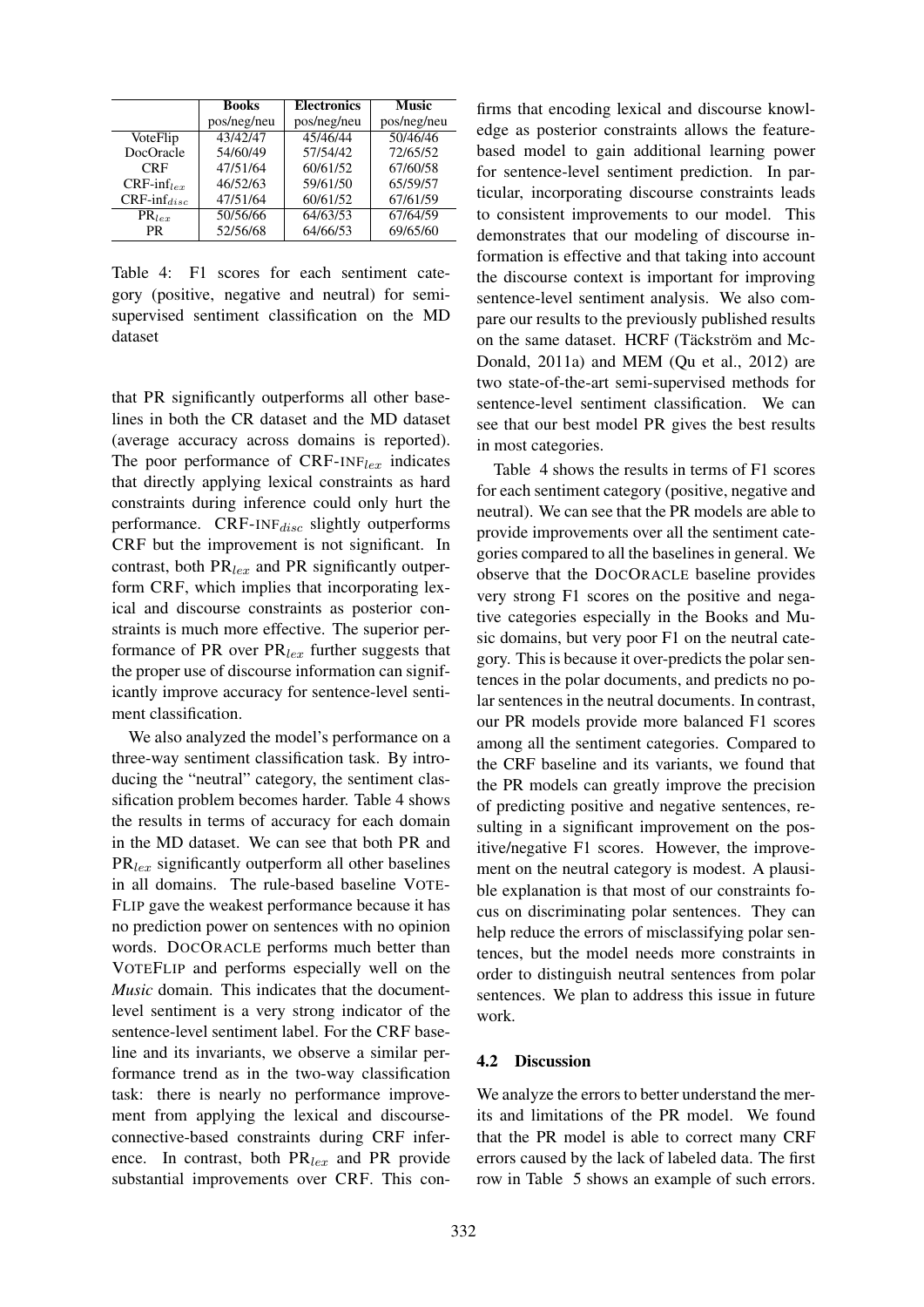| <b>Example Sentences</b>                                                                                   | <b>CRF</b>                                             | PR                                                     |
|------------------------------------------------------------------------------------------------------------|--------------------------------------------------------|--------------------------------------------------------|
| <i>Example 1</i> : $\langle neg \rangle$ If I could, I would like to return it or exchange                 | $\langle$ neu $\rangle \times$                         |                                                        |
| for something better. $\langle$ /neg $\rangle$                                                             |                                                        |                                                        |
| <i>Example 2:</i> $\langle neg \rangle$ Things I wasn't a fan of – the ending was to                       |                                                        |                                                        |
| cutesy for my taste. $\langle$ /neg $\rangle$ $\langle$ neg $\rangle$ Also, all of the side characters     | $\langle$ neu $\rangle$ $\langle$ pos $\rangle \times$ |                                                        |
| (particularly the mom, vee, and the teacher) were incredibly flat                                          |                                                        |                                                        |
| and stereotypical to me. $\langle$ /neg $\rangle$                                                          |                                                        |                                                        |
| <i>Example 3</i> : $\langle neg \rangle$ I also have excessive noise when I talk and                       |                                                        |                                                        |
| have phone in my pocket while walking. $\langle \text{neg} \rangle$ $\langle \text{neu} \rangle$ But other | $\langle$ neg $\rangle$ $\langle$ pos $\rangle \times$ | $\langle$ neg $\rangle$ $\langle$ pos $\rangle \times$ |
| models are no better. $\langle$ /neu $\rangle$                                                             |                                                        |                                                        |

Table 5: Example sentences where PR succeeds and fails to correct the mistakes of CRF

The lexical features *return* and *exchange* may be good indicators of negative sentiment for the sentence. However, with limited labeled data, the CRF learner can only associate very weak sentiment signals to these features. In contrast, the PR model is able to associate stronger sentiment signals to these features by leveraging unlabeled data for indirect supervision. A simple lexicon-based constraint during inference time may also correct this case. However, hard-constraint baselines can hardly improve the performance in general because the contributions of different constraints are not learned and their combination may not lead to better predictions. This is also demonstrated by the limited performance of CRF-INF in our experiments.

We also found that the discourse constraints play an important role in improving the sentiment prediction. The lexical constraints alone are often not sufficient since their coverage is limited by the sentiment lexicon and they can only constrain sentiment locally. On the contrary, discourse constraints are not dependent on sentiment lexicons, and more importantly, they can provide sentiment preferences on multiple sentences at the same time. When combining discourse constraints with features from different sentences, the PR model becomes more powerful in disambiguating sentiment. The second example in Table 5 shows that the PR model learned with discourse constraints correctly predicts the sentiment of two sentences where no lexical constraints apply.

However, discourse constraints are not always helpful. One reason is that they do not constrain the neutral sentiment. As a result they could not help disambiguate neutral sentiment from polar sentiment, such as the third example in Table 5. This is also a problem for most of our lexical constraints. In general, it is hard to learn reliable indicators for the neutral sentiment. In the MD dataset, a neutral label may be given because the sentence contains mixed sentiment or no sentiment or it is off-topic. We plan to explore more refined constraints that can deal with the neutral sentiment in future work. Another limitation of the discourse constraints is that they could be affected by the errors of the discourse parser and the coreference resolver. A potential way to address this issue is to learn discourse constraints jointly with sentiment. We plan to study this in future research.

# 5 Conclusion

In this paper, we propose a context-aware approach for learning sentence-level sentiment. Our approach incorporates intuitive lexical and discourse knowledge as expressive constraints while training a conditional random field model via posterior regularization. We explore a rich set of context-aware constraints at both intra- and intersentential levels, and demonstrate their effectiveness in the analysis of sentence-level sentiment. While we focus on the sentence-level task, our approach can be easily extended to handle sentiment analysis at finer levels of granularity. Our experiments show that our model achieves better accuracy than existing supervised and semi-supervised models for the sentence-level sentiment classification task.

#### Acknowledgments

This work was supported in part by DARPA-BAA-12-47 DEFT grant #12475008 and NSF grant BCS-0904822. We thank Igor Labutov for helpful discussion and suggestions; Oscar Täckström and Lizhen Qu for providing their Amazon review datasets; and the anonymous reviewers for helpful comments and suggestions.

# References

Kedar Bellare, Gregory Druck, and Andrew McCallum. 2009. Alternating projections for learning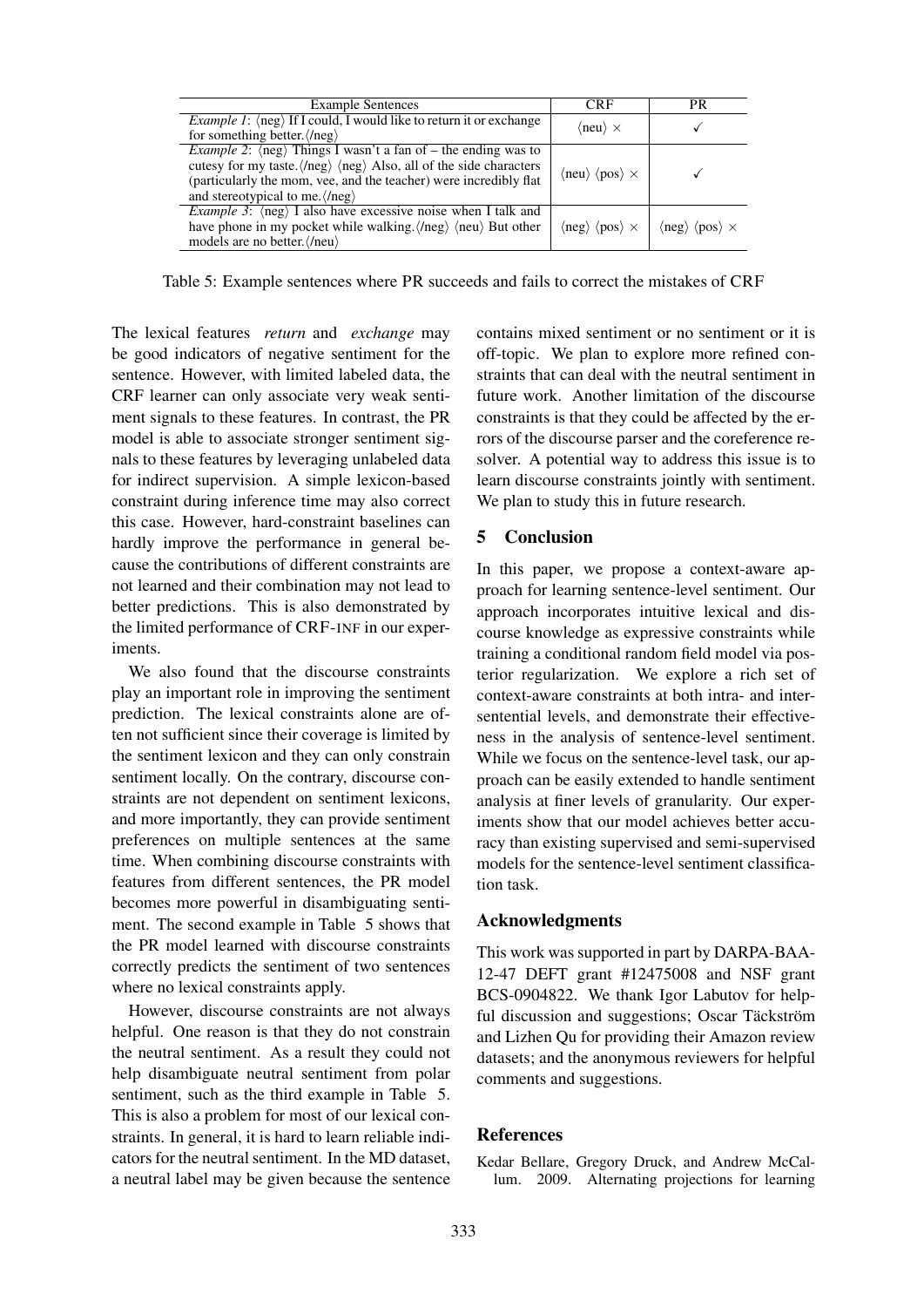with expectation constraints. In *Proceedings of the Twenty-Fifth Conference on Uncertainty in Artificial Intelligence*, pages 43–50. AUAI Press.

- Yejin Choi and Claire Cardie. 2008. Learning with compositional semantics as structural inference for subsentential sentiment analysis. In *Proceedings of the Conference on Empirical Methods in Natural Language Processing*, pages 793–801. Association for Computational Linguistics.
- Yejin Choi and Claire Cardie. 2009. Adapting a polarity lexicon using integer linear programming for domain-specific sentiment classification. In *Proceedings of the 2009 Conference on Empirical Methods in Natural Language Processing: Volume 2- Volume 2*, pages 590–598. Association for Computational Linguistics.
- John Duchi, Elad Hazan, and Yoram Singer. 2010. Adaptive subgradient methods for online learning and stochastic optimization. *Journal of Machine Learning Research*, 12:2121–2159.
- Kuzman Ganchev and Dipanjan Das. 2013. Crosslingual discriminative learning of sequence models with posterior regularization.
- Kuzman Ganchev, Jennifer Gillenwater, and Ben Taskar. 2009. Dependency grammar induction via bitext projection constraints. In *Proceedings of the ACL-IJCNLP*, pages 369–377.
- Kuzman Ganchev, Joao Graça, Jennifer Gillenwater, and Ben Taskar. 2010. Posterior regularization for structured latent variable models. *The Journal of Machine Learning Research*, 99:2001–2049.
- Stuart Geman and Donald Geman. 1984. Stochastic relaxation, gibbs distributions, and the bayesian restoration of images. *Pattern Analysis and Machine Intelligence, IEEE Transactions on*, (6):721–741.
- Minqing Hu and Bing Liu. 2004. Mining and summarizing customer reviews. In *Proceedings of the tenth ACM SIGKDD international conference on Knowledge discovery and data mining*, pages 168–177. ACM.
- Dan Jurafsky, James H Martin, Andrew Kehler, Keith Vander Linden, and Nigel Ward. 2000. *Speech and language processing: An introduction to natural language processing, computational linguistics, and speech recognition*, volume 2. MIT Press.
- Hiroshi Kanayama and Tetsuya Nasukawa. 2006. Fully automatic lexicon expansion for domainoriented sentiment analysis. In *Proceedings of the 2006 Conference on Empirical Methods in Natural Language Processing*, pages 355–363. Association for Computational Linguistics.
- Angeliki Lazaridou, Ivan Titov, and Caroline Sporleder. 2013. A bayesian model for joint unsupervised induction of sentiment, aspect and

discourse representations. In *To Appear in Proceedings of the 51th Annual Meeting of the Association for Computational Linguistics*, Sofia, Bulgaria, August. Association for Computational Linguistics.

- Heeyoung Lee, Angel Chang, Yves Peirsman, Nathanael Chambers, Mihai Surdeanu, and Dan Jurafsky. 2013. Deterministic coreference resolution based on entity-centric, precision-ranked rules.
- Yi Mao and Guy Lebanon. 2007. Isotonic conditional random fields and local sentiment flow. *Advances in neural information processing systems*, 19:961.
- Ryan McDonald, Kerry Hannan, Tyler Neylon, Mike Wells, and Jeff Reynar. 2007. Structured models for fine-to-coarse sentiment analysis. In *Annual Meeting-Association For Computational Linguistics*, volume 45, page 432.
- Tetsuji Nakagawa, Kentaro Inui, and Sadao Kurohashi. 2010. Dependency tree-based sentiment classification using crfs with hidden variables. In *Human Language Technologies: The 2010 Annual Conference of the North American Chapter of the Association for Computational Linguistics*, pages 786–794. Association for Computational Linguistics.
- Bo Pang and Lillian Lee. 2004. A sentimental education: Sentiment analysis using subjectivity summarization based on minimum cuts. In *Proceedings of the 42nd annual meeting on Association for Computational Linguistics*, page 271. Association for Computational Linguistics.
- Bo Pang and Lillian Lee. 2008. *Opinion mining and sentiment analysis*. Now Pub.
- Livia Polanyi and Annie Zaenen. 2006. Contextual valence shifters. In *Computing attitude and affect in text: Theory and applications*, pages 1–10. Springer.
- Rashmi Prasad, Nikhil Dinesh, Alan Lee, Eleni Miltsakaki, Livio Robaldo, Aravind K Joshi, and Bonnie L Webber. 2008. The penn discourse treebank 2.0. In *LREC*. Citeseer.
- Lizhen Qu, Rainer Gemulla, and Gerhard Weikum. 2012. A weakly supervised model for sentence-level semantic orientation analysis with multiple experts. In *Proceedings of the 2012 Joint Conference on Empirical Methods in Natural Language Processing and Computational Natural Language Learning*, pages 149–159. Association for Computational Linguistics.
- Richard Socher, Jeffrey Pennington, Eric H Huang, Andrew Y Ng, and Christopher D Manning. 2011. Semi-supervised recursive autoencoders for predicting sentiment distributions. In *Proceedings of the Conference on Empirical Methods in Natural Language Processing*, pages 151–161. Association for Computational Linguistics.